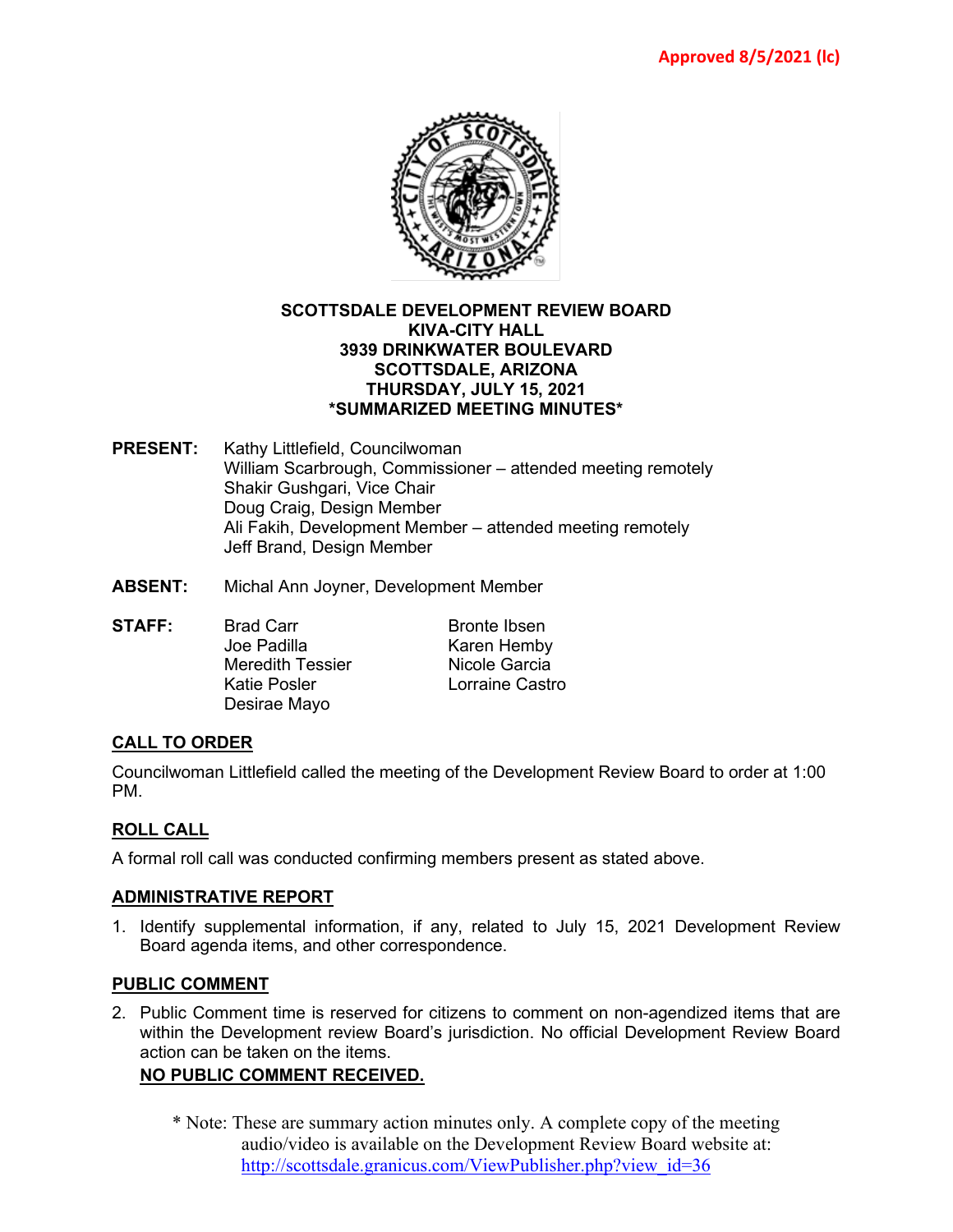# **MINUTES**

3. Approval of the July 1, 2021 Development Review Board Regular Meeting Minutes.

**BOARD MEMER CRAIG MOVED TO APPROVE THE JULY 1, 2021 DEVELOPMENT REVIEW BOARD MEETING MINUTES AS PRESENTED, 2ND BY BOARD MEMBER BRAND. THE MOTION PASSED UNANIMOUSLY IN FAVOR BY COUNCILWOMAN LITTLEFIELD, COMMISSIONER SCARBROUGH, VICE CHAIR GUSHGARI, BOARD MEMBERS CRAIG, FAKIH AND BRAND WITH A VOTE OF SIX (6) TO ZERO (0).**

### **CONSENT AGENDA**

4. [4-DR-2021 \(Greystar Independent Living\)](https://eservices.scottsdaleaz.gov/planning/projectsummary/dr_reports/DR_4_DR_2021.pdf)

Request for approval of the site plan, building elevations, and landscape plan for a new three and four-story, 161,000 square foot residential healthcare facility on a +/- 4.67-acre site with Commercial Office (C-O) zoning.

Located approximately 1,000 feet northwest of the East Raintree Drive and North 90th Street intersection. Todd & Associates – Architect **BOARD MEMBER BRAND MOVED TO APPROVE 4-DR-2021, 2ND BY COMMISSIONER SCARBROUGH. THE MOTION PASSED IN FAVOR BY COUNCILWOMAN LITTLEFIELD, COMMISSIONER SCARBROUGH, VICE CHAIR GUSHGARI, BOARD MEMBERS CRAIG AND BRAND WITH A VOTE OF FIVE (5) TO ZERO (0), WITH BOARD MEMBER FAKIH RECUSING.**

5. [9-DR-2021 \(Toy Barn Scottsdale\)](https://eservices.scottsdaleaz.gov/planning/projectsummary/dr_reports/DR_9_DR_2021.pdf)

Request for approval of the site plan, landscape plan, and building elevations for a new vehicle storage facility, comprised of three buildings, with approximately 81,200 square feet of building area, all on a 3.86-acre site with Industrial Park (I-1) zoning.

7301 & 7317 E. Helm Drive DLR Group – Architect **BOARD MEMBER CRAIG MOVED TO APPROVE 9-DR-2021, 2ND BY BOARD MEMBER BRAND. THE MOTION PASSED UNANIMOUSLY IN FAVOR BY COUNCILWOMAN LITTLEFIELD, COMMISSIONER SCARBROUGH, VICE CHAIR GUSHGARI, BOARD MEMBERS CRAIG, FAKIH AND BRAND WITH A VOTE OF SIX (6) TO ZERO (0).**

# **REGULAR AGENDA**

6. [42-DR-1993#3 \(Terravita Pickleball and Bocce Courts\)](https://eservices.scottsdaleaz.gov/planning/projectsummary/dr_reports/DR_42_DR_1993_3.pdf)

Request for approval to add two (2) pickleball courts and two (2) bocce courts to replace an existing croquet lawn at a property with Single-family Residential, Environmentally Sensitive Lands (R1-10 ESL) zoning.

34036 N. 69th Way Terravita Country Club – Applicant **VICE CHAIR GUSHGARI MOVED TO CONTINUE 42-DR-1993#3 TO A DATE TO BE DETERMINED, 2ND BY COUNCILWOMAN LITTLEFIELD. THE MOTION PASSED UNANIMOUSLY IN FAVOR BY COUNCILWOMAN LITTLEFIELD, COMMISSIONER SCARBROUGH, VICE CHAIR GUSHGARI, BOARD MEMBERS CRAIG, FAKIH AND BRAND WITH A VOTE OF SIX (6) TO ZERO (0).**